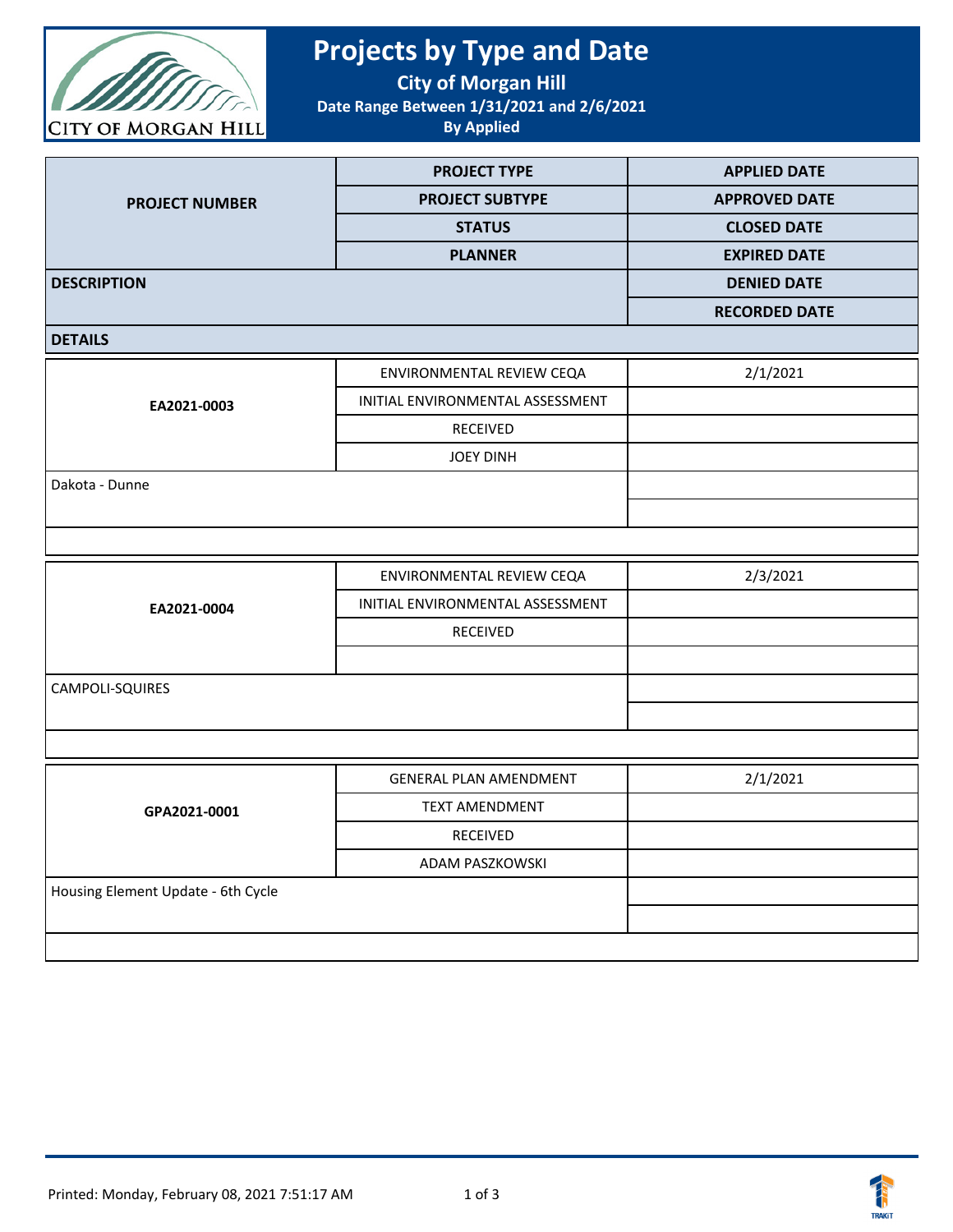

## **Projects by Type and Date**

**City of Morgan Hill**

**Date Range Between 1/31/2021 and 2/6/2021**

**By Applied**

| GPA2021-0002                                     | <b>GENERAL PLAN AMENDMENT</b> | 2/1/2021 |
|--------------------------------------------------|-------------------------------|----------|
|                                                  | <b>TEXT AMENDMENT</b>         |          |
|                                                  | RECEIVED                      |          |
|                                                  | ADAM PASZKOWSKI               |          |
| Safety, Services & Infrastructure Element Update |                               |          |
|                                                  |                               |          |
|                                                  |                               |          |

| GPA2021-0003                  | <b>GENERAL PLAN AMENDMENT</b> | 2/1/2021 |
|-------------------------------|-------------------------------|----------|
|                               | <b>TEXT AMENDMENT</b>         |          |
|                               | <b>RECEIVED</b>               |          |
|                               | ADAM PASZKOWSKI               |          |
| Environmental Justice Element |                               |          |
|                               |                               |          |
|                               |                               |          |

| SD2021-0001                                                                                                    | <b>SUBDIVISION</b>                  | 2/1/2021 |
|----------------------------------------------------------------------------------------------------------------|-------------------------------------|----------|
|                                                                                                                | TENTATIVE PARCEL MAP 4 LOTS OR LESS |          |
|                                                                                                                | RECEIVED                            |          |
|                                                                                                                | <b>JOEY DINH</b>                    |          |
| Dakota - Dunne                                                                                                 |                                     |          |
|                                                                                                                |                                     |          |
| rested to the second contract of the second contract of the second contract of the second second second second |                                     |          |

Tentative parcel map for creation of 4 residential lots

| SD2021-0002     | SUBDIVISION                         | 2/3/2021 |
|-----------------|-------------------------------------|----------|
|                 | TENTATIVE PARCEL MAP 4 LOTS OR LESS |          |
|                 | RECEIVED                            |          |
|                 |                                     |          |
| CAMPOLI-SQUIRES |                                     |          |
|                 |                                     |          |
|                 |                                     |          |